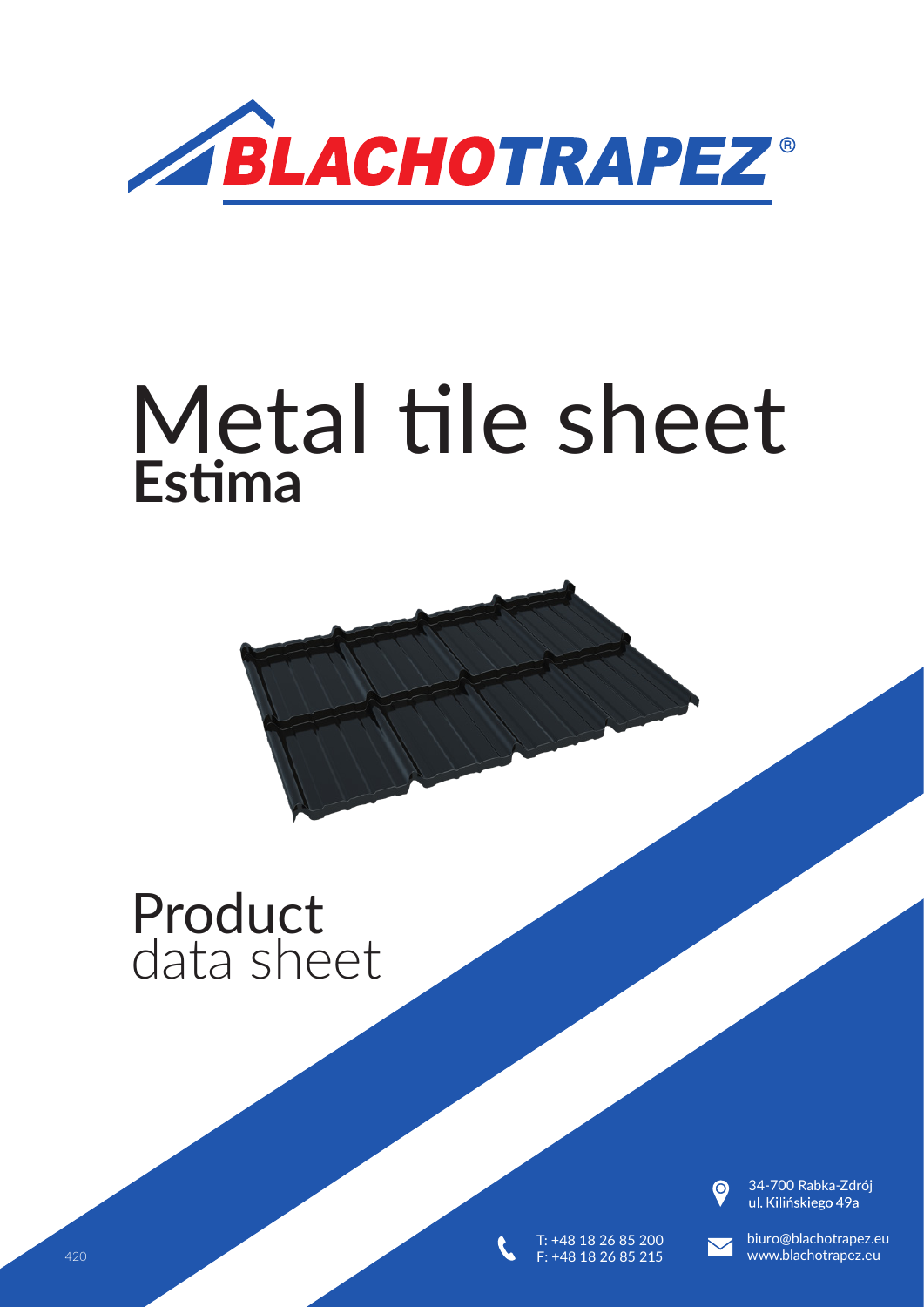

#### G General information

Metal tile sheets are among the most commonly used roofing materials in residential, religious, economic, and public utility buildings. Our products are formed on the model of classic tiles, and combine tradition and modernity. They are more and more often selected as permanent covering, both in new construction and renovation.

A fully-automated manufacturing process allows cutting sheet metal to a desired length. Therefore, we can implement the most unusual orders while minimizing the amount of waste. The highest quality of covering is provided by complete systems of finishing elements, flat sheets seals, and fasteners.



#### Advantages and properties

A great advantage of the tile sheet is its unique lightness. The weight of 1m<sup>2</sup> of sheet is approx. 4.5 kg, which is almost 10 times less than the weight of traditional ceramic tiles. The light covering does not excessively load and does not affect the entire structure of the building. Our metal tile sheet has a sleek look, are durable and economic.



#### Technical details

|  |                                                       | Total width: $\sim$ 1191 mm | Height of the tile step- offset: 35 mm |  |
|--|-------------------------------------------------------|-----------------------------|----------------------------------------|--|
|  | Effective width: $1157$ mm                            |                             | Profile depth: 17.5 mm                 |  |
|  | Thickness of the finished product (steel): 0.5 mm     |                             | Step length - Module: 350 mm           |  |
|  | Thickness of the finished product (aluminium): 0,6 mm |                             | Minimum sheet length: 720 mm           |  |
|  |                                                       | Pitch: $289$ mm             | Maximum sheet length: 4920 mm *        |  |

\* Blachotrapez is not responsible for mechanical damage caused during transport in sheets longer than the ones recommended in the Technical Specifications of the Profile. Ordering sheets longer than recommended increases the risk of damage during transport, processing and assembly. Sheets longer than recommended may be deformed. This is due to the production technology and the expansion of the material under the influence of temperature amplitude.

Estima - Dimensions, Cross section and longitudinal section.















2 z 3